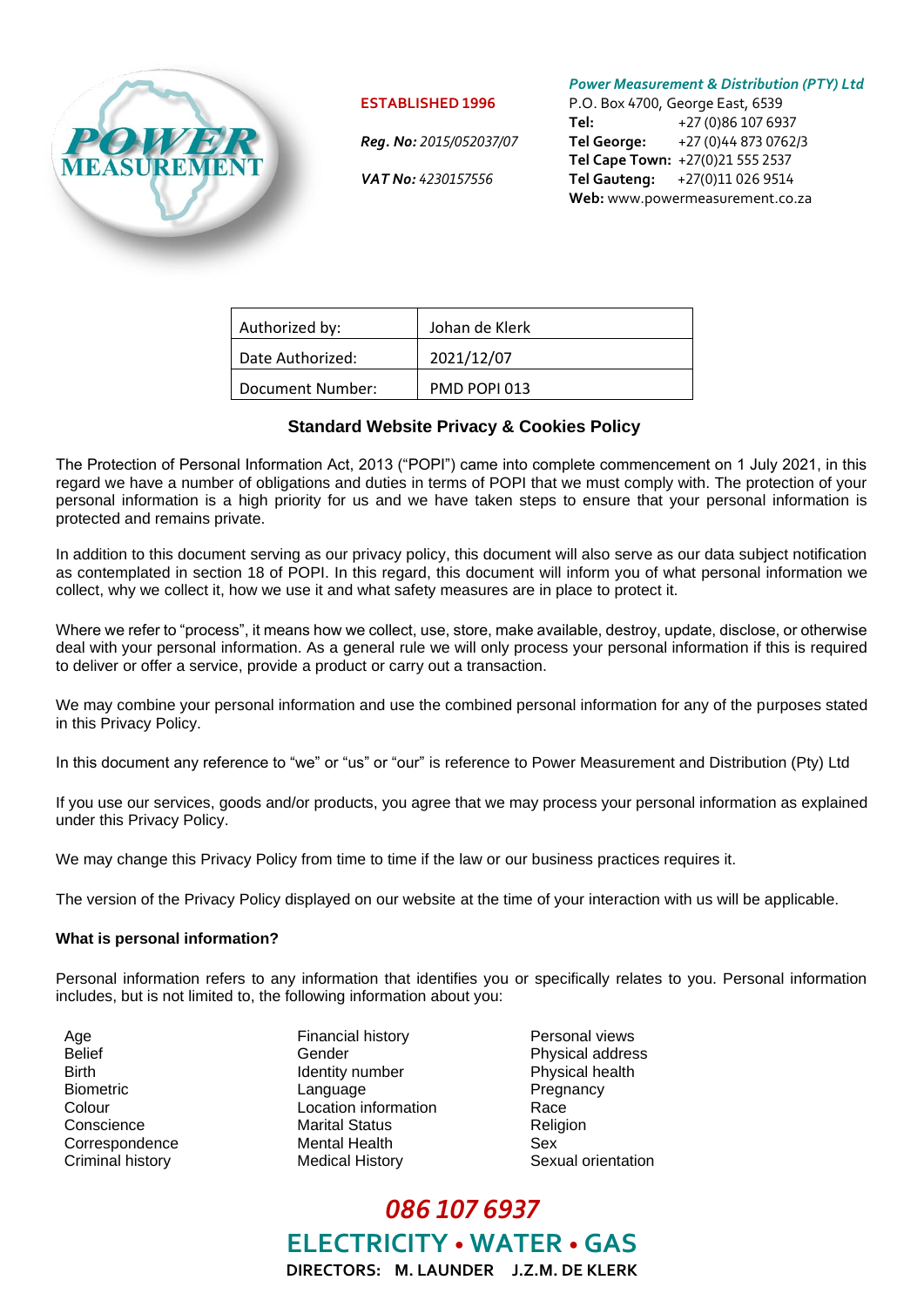Employment history **Personal opinions** 

Culture **Name** Name Social origin Disability **National Origin** Symbol Symbol Education Online identifier Telephone number E-mail address Other particular assignment Well being Ethnic origin **Personal preferences** 

## **Is the supply of the personal information voluntary or mandatory?**

The supply of certain personal information is mandatory, meaning we have to collect this personal information from you by law. If you do not supply this information, we cannot comply with our legal obligations. In this regard, if you do not supply this personal information we cannot do business with you. We collect personal information as is required by the following legislation:

Basic Conditions of Employment Act, No 75 of 1997 Continuing Education and Training Act (previously known as Further Education and Training Colleges Act) 16 of 2006 Compensation for Occupational Injuries and Diseases Act, No. 130 of 1993 Credit Agreement Act, No. 75 of 1980 The Criminal Procedure Act, No. 51 of 1977 Debt Collectors Act, No. 114 of 1998 Employment Equity Act, No. 55 of 1998 Financial Intelligence Centre Act, No. 38 of 2001 Higher Education Act 101 of 1997 Income Tax Act 58 of 1962 Labour Relations Act, No 66 of 1995 National Credit Act, No. 34 of 2005 NQF Act No 67 of 2008 Pension Funds Act, No. 24 of 1956 Skills Development Act 97 of 1998 Unemployment Insurance Act, No. 63 of 2001 Financial Advisory and Intermediary Service Act, No. 37 of 2002 Occupational Health and Safety Act No. 85 of 1993 Prevention of Organised Crime Act No. 121 of 1998

In other instances the supply of personal information is voluntary, which means there is no law imposed on us to collect this personal information. Even though there is no law that imposes the collection of the personal information, we require the personal information to deliver the products and/or services to you. In this regard, if you do not supply the personal information, we cannot do business with you.

# **When will we process your personal information?**

We will only process your personal information for lawful purposes relating to our business if the following applies:

- if you have consented thereto.
- if a person legally authorised by you, the law, or a court, has consented thereto.
- if it is necessary to conclude or perform under a contract, we have with you.
- if the law requires or permits it.
- if it is required to protect or pursue your, our or a third party's legitimate interest.

#### **What is special personal information?**

Special personal information is personal information about the following:

Biometric information Philosophical beliefs Sex life Ethnic origin Race

Criminal behaviour **Political persuasion** Trade union membership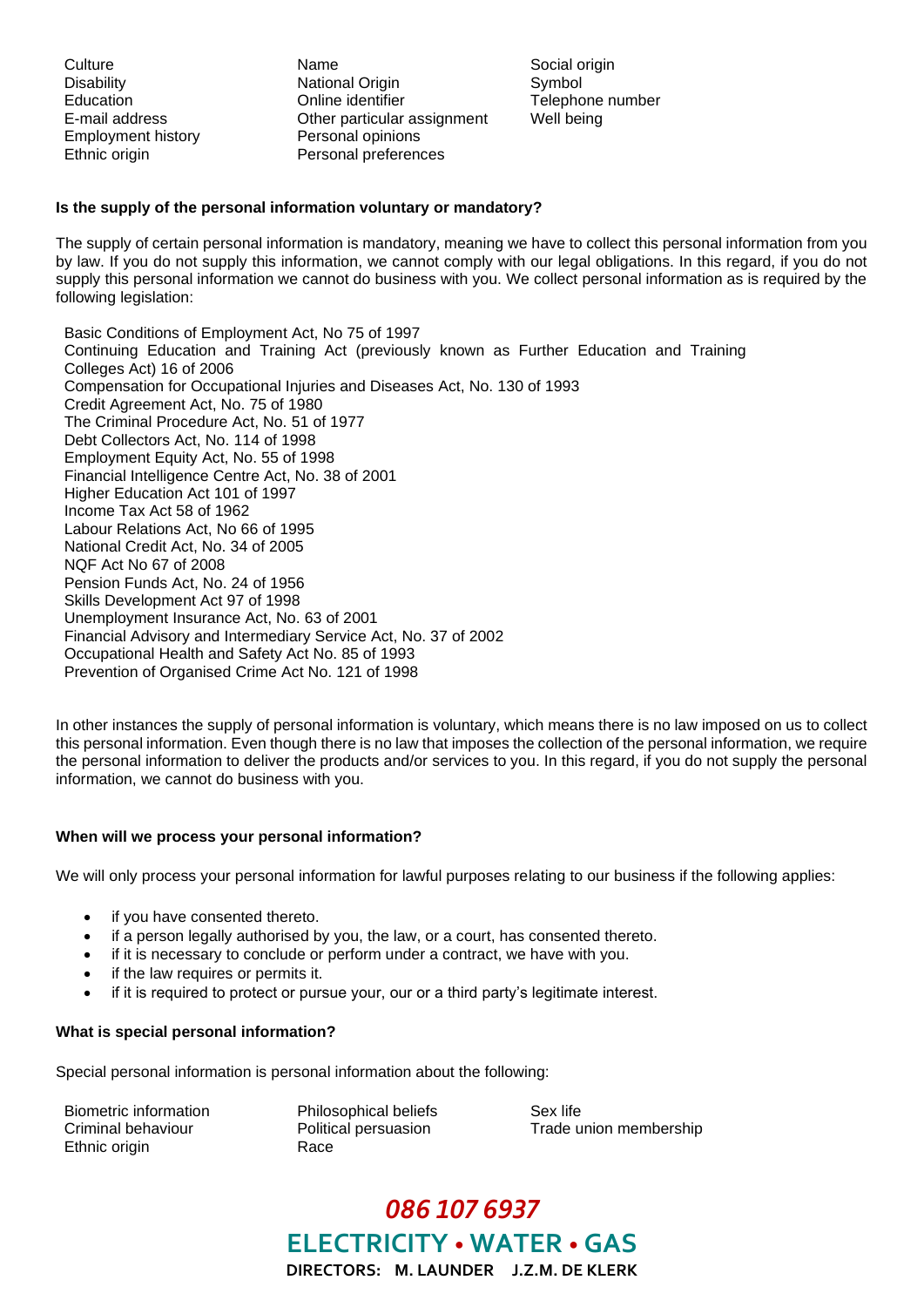### Health Religious beliefs

# **When will we process your special personal information?**

We may process your special personal information in the following circumstances:

- if you have consented to the processing.
- if the information is being used for any Human resource or payroll requirement.
- if the processing is needed to create, use, or protect a right or obligation in law.
- if the processing is for statistical or research purposes and all legal conditions are met.
- if the special personal information was made public by you.
- if the processing is required by law.
- if racial information is processed, and the processing is required to identify you; and / or if health information is processed, and the processing is to determine your insurance risk, or to comply with an insurance policy or to enforce an insurance right or obligation.

### **When and from where we obtain personal information about you?**

We may collect personal information about you from the following sources:

- We may collect personal information directly from you.
- We may collect personal information from a public record.
- We may collect personal information from an area where you have deliberately made it public.
- We may collect information about you based on your use of our products, services, or service channels.
- We may collect information about you based on how you engage or interact with us such as via our support desk, emails, letters, telephone calls and surveys.
- We may collect personal information from a third party.
- We may collect personal information from another source if you give us consent to do so.

If the law requires us to do so, we will ask for your consent before collecting personal information about you from third parties.

The third parties from whom we may collect your personal information include, but are not limited to, the following:

- Partners of our company for any of the purposes identified in this Privacy Policy.
- your spouse, dependents, partners, employer, and other similar sources.
- attorneys, tracing agents, debt collectors and other persons that assist with the enforcement of agreements.
- payment processing services providers, merchants, banks, and other persons that assist with the processing of your payment instructions, like EFT transaction partners.
- insurers, brokers, other financial institutions, or other organisations that assist with insurance and assurance underwriting, the providing of insurance and assurance policies and products, the assessment of insurance and assurance claims and other related purposes.
- law enforcement and fraud prevention agencies and other persons tasked with the prevention and prosecution of crime;
- regulatory authorities, industry ombudsman, governmental departments, local and international tax authorities.
- trustees, Executors or Curators appointed by a court of law.
- our service providers, agents and sub-contractors like couriers and other persons we use to offer and provide products and services to you.
- courts of law or tribunals.

#### **Reasons we need to process your personal information.**

We will process your personal information for the following reasons:

- to provide you with products, goods, and services
- to market our products, goods, and services to you.
- to respond to your enquiries and complaints.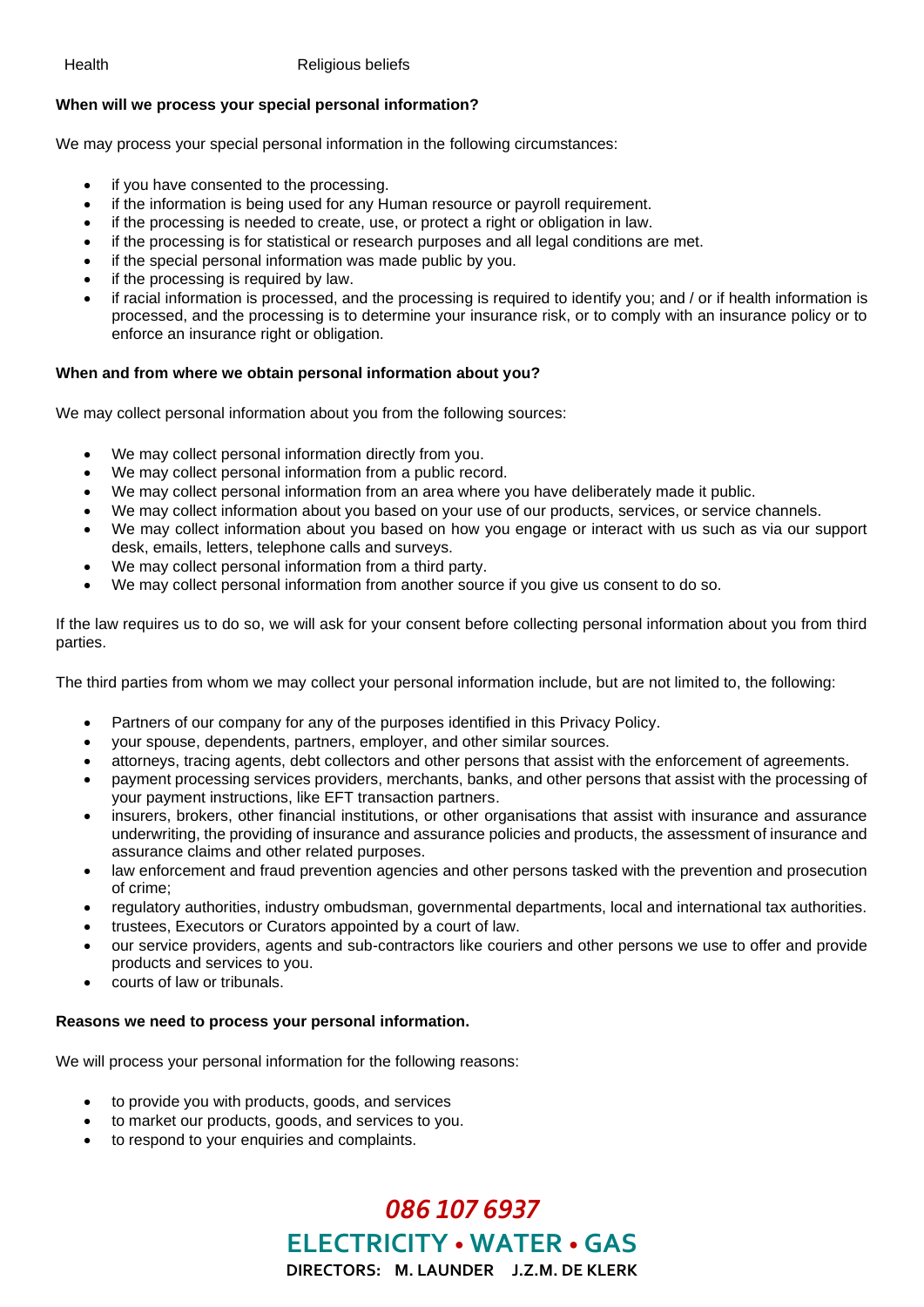- to comply with legislative, regulatory, risk and compliance requirements (including directives, sanctions, and rules), voluntary and involuntary codes of conduct and industry agreements or to fulfil reporting requirements and information requests.
- to conduct market and behavioural research, including scoring and analysis to determine if you qualify for products and services or to determine your credit or insurance risk.
- to develop, test and improve products and services for you.
- for historical, statistical and research purposes, like market segmentation.
- to process payment instruments.
- to create, manufacture and print payment issues (like a payslip)
- to enable us to deliver goods, documents, or notices to you.
- for security, identity verification and to check the accuracy of your personal information.
- to communicate with you and carry out your instructions and requests.
- for customer satisfaction surveys, promotional offerings.
- insurance and assurance underwriting and administration.
- to process or consider or assess insurance or assurance claims.
- to provide insurance and assurance policies and products and related services.
- to enable you to take part in customer loyalty reward programmes, to determine your qualification for participation, earning of reward points, determining your rewards level, monitoring your buying behaviour with our rewards partners to allocate the correct points or inform you of appropriate products, goods, and services you may be interested in or to inform our reward partners about your purchasing behaviour.
- to enable you to take part in and make use of value-added products and services.
- to assess our lending and insurance risks; and / or
- for any other related purposes.

#### **How we use your personal information for marketing**

- We will use your personal information to our products and services to you.
- We will do this in person, by post, telephone, or electronic channels such as SMS, email, and fax.
- If you are not our customer, or in any other instances where the law requires, we will only market to you by electronic communications with your consent.
- In all cases you can request us to stop sending marketing communications to you at any time.

#### **When how and with whom we share your personal information?**

In general, we will only share your personal information if any one or more of the following apply:

- if you have consented to this.
- if it is necessary to conclude or perform under a contract, we have with you;
- if the law requires it; and / or
- if it's necessary to protect or pursue your, our or a third party's legitimate interest.

#### **Under what circumstances will we transfer your information to other countries?**

We will only transfer your personal information to third parties in another country in any one or more of the following circumstances:

- where your personal information will be adequately protected under the other country's laws or an agreement with the third-party recipient.
- where the transfer is necessary to enter into or perform under a contract with you, or a contract with a third party that is in your interest.
- where you have consented to the transfer; and / or
- where it is not reasonably practical to obtain your consent, the transfer is in your interest.

This transfer will happen within the requirements and safeguards of the law. Where possible, the party processing your personal information in the other country will agree to apply the same level of protection as available by law in your country or if the other country's laws provide better protection the other country's laws would be agreed to and applied.

# **How we secure your personal information**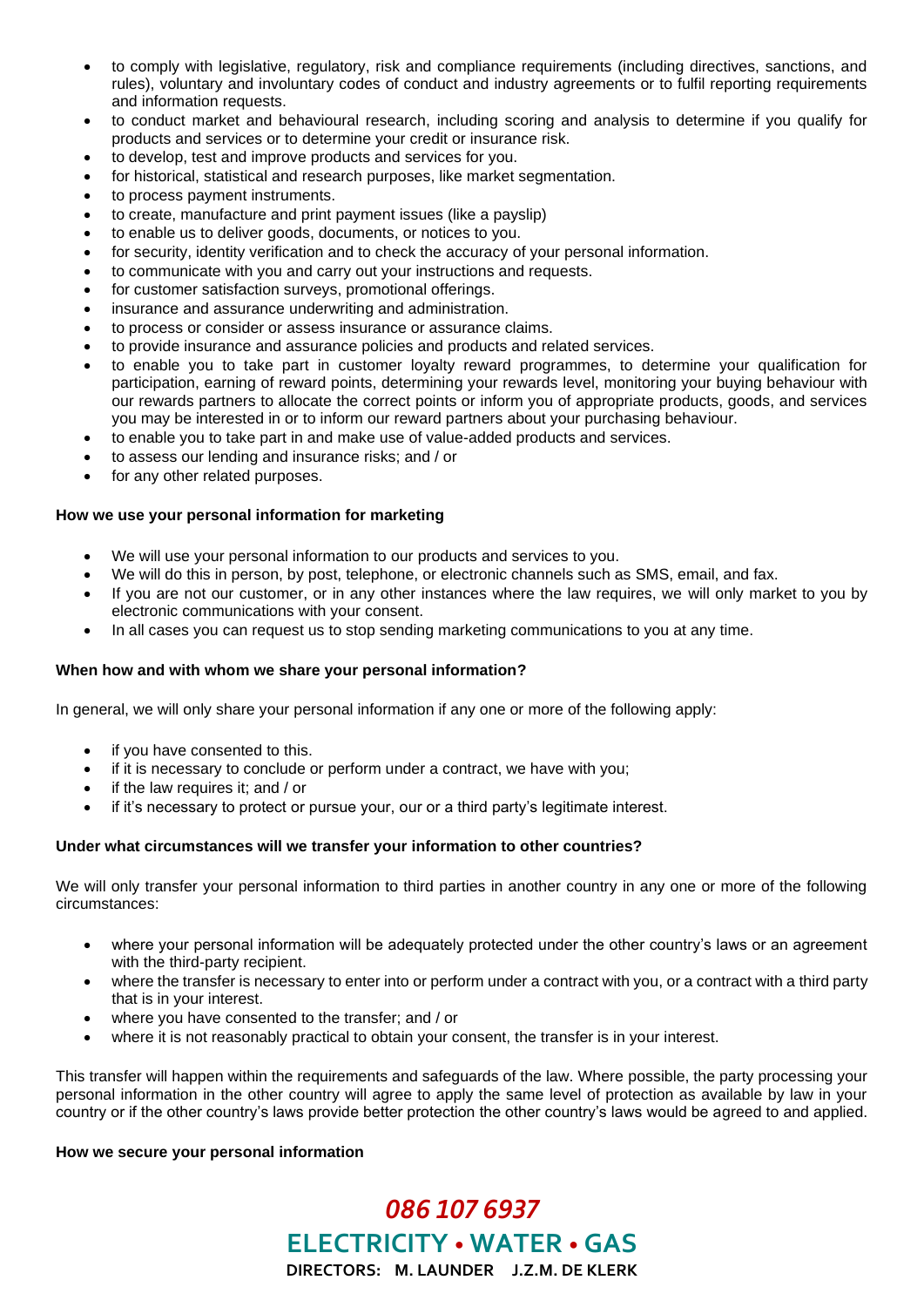- We will take appropriate and reasonable technical and organisational steps to protect your personal information according to industry best practices. Our security measures (including physical, technological, and procedural safeguards) will be appropriate and reasonable. This includes the following:
- keeping our systems secure (like monitoring access and usage);
- storing our records securely.
- controlling the access to our buildings, systems and/or records; and
- safely destroying or deleting records.
- Ensure compliance with best practice standards.

## **How long do we keep your personal information?**

We will keep your personal information for as long as:

- the law requires us to keep it.
- a contract between you and us requires us to keep it.
- you have consented for us keeping it.
- we are required to keep it to achieve the purposes listed in this Privacy Policy.
- we require it for statistical or research purposes.
- a code of conduct requires us to keep it; and / or
- we require it for our lawful business purposes.

Take note: We may keep your personal information even if you no longer have a relationship with us, for the historical data that may be required by your employer or employee.

### **Our cookie policy**

A cookie is a small piece of data sent from our websites or applications to your computer or device hard drive or Internet browser where it is saved. The cookie contains information to personalise your experience on our websites or applications and may improve your experience on the websites or applications. The cookie will also identify your device, like the computer or smart phone.

By using our websites or applications you agree that cookies may be forwarded from the relevant website or application to your computer or device. The cookie will enable us to know that you have visited the website or application before and will identify you. We may also use the cookie to prevent fraud and for analytics.

#### **Your duties and rights about the personal information we have about you.**

You must provide proof of identity when enforcing the rights below.

You must inform us when your personal information changes.

Please contact our Information Officer to give effect to any of the below rights.

You have the right to request access to the personal information we have about you by contacting us. This includes requesting:

- confirmation that we hold your personal information.
- a copy or description of the record containing your personal information; and
- the identity or categories of third parties who have had access to your personal information.

We will attend to requests for access to personal information within a reasonable time. You may be required to pay a reasonable fee to receive copies or descriptions of records, or information about third parties. We will inform you of the fee before attending to your request.

Please note that the law may limit your right to access information.

You have the right to request us to correct or delete the personal information we have about you if it is inaccurate, irrelevant, excessive, out of date, incomplete, misleading, obtained unlawfully or we are no longer authorised to keep it.

*086 107 6937*